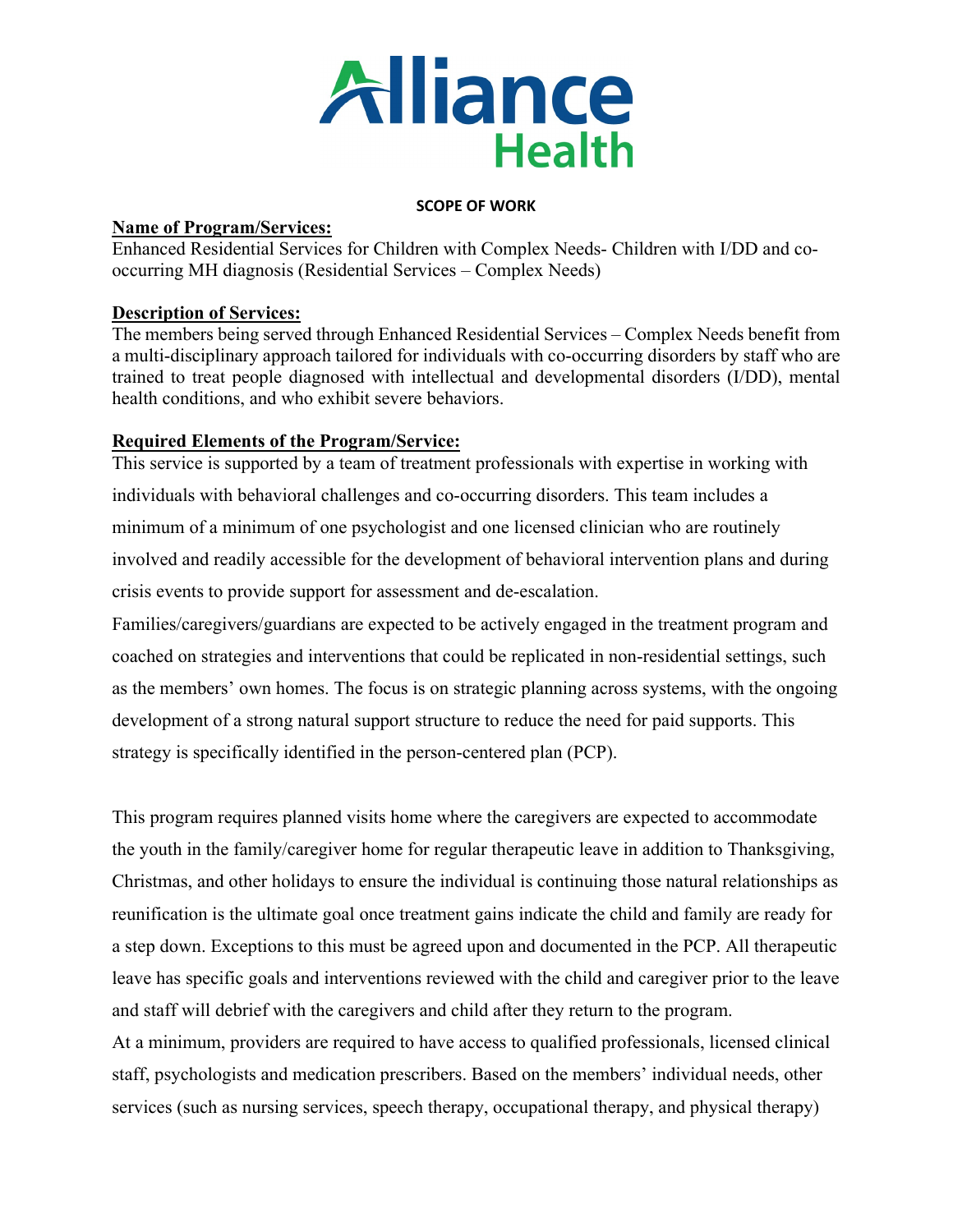

also may be utilized as adjuncts to treatment. The level of involvement of these additional services will be based on the comprehensive clinical assessment, neuropsychological/psychological, and psychiatric assessments of the members and adjusted throughout treatment. Routine nursing may be a standard part of the Residential program, if indicated based on the population served.

#### **Staffing Requirements**

- A minimum of one qualified professional and either an associate professional or a paraprofessional with two years of experience with the population served is available at all times
- Two awake staff present anytime there are two or more individuals in the home, including sleep hours.
- A licensed clinician is always available for crisis response and serves as the first responder. This clinician assesses whether de-escalation and recommendation of strategies/interventions can be done via phone or face-to-face intervention. This clinician can request assistance from the doctoral-level psychologist, if needed.
- A doctoral-level psychologist must be involved in the programming and consultation and available for crisis response via telephone at a minimum within 45 minutes with face-toface follow up within 24 hours, as necessary.
- Psychiatric involvement All members are expected to receive a full psychiatric assessment, preferably by a child and adolescent psychiatrist for members under 18, by an MD or DO. These services can be billed separately, but the residential provider is responsible for coordinating and ensuring this assessment occurs. Any exceptions based on clinical needs of the member must be documented and coordinated with the care coordinator.
- Training in a standardized program for working with individuals with dual diagnosis is required within six months of operations. The provider will specify the specific training elements, hours required and accepted training platforms for documentation of training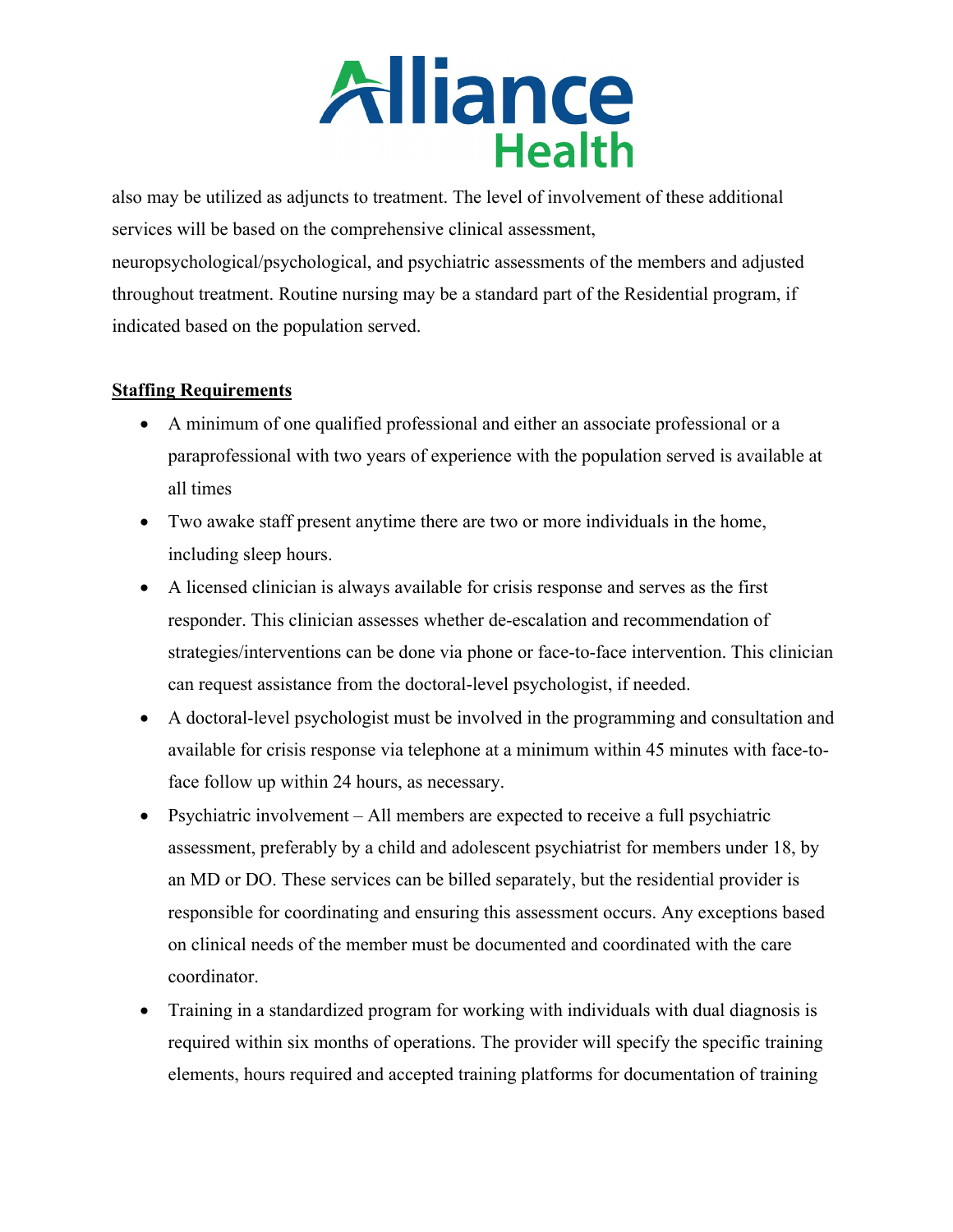

completion (e.g., training modules through College of Direct Support or similar programming).

- For members already established with psychiatric providers, all efforts should be made to maintain continuity with these practitioners whenever possible. The residential provider is expected to have a psychiatrist or other physician with extensive behavioral health experience/training with the population being served (e.g., developmental pediatrician) employed with the company who can provide consultation as necessary and who can assist with interfacing with the community psychiatrist, if different.
- Training in a standardized program for working with individuals with dual diagnosis is required within six months of operations. The provider will specify the specific training elements, hours required and accepted training platforms for documentation of training completion (e.g., training modules through College of Direct Support or similar
- Staff should be NADD certified or in the process of becoming NADD certified.
- At a minimum, providers are required to have access to qualified professionals, licensed clinical staff, psychologists and medication prescribers. Based on the members' individual needs, other services (such as nursing services, speech therapy, occupational therapy and physical therapy) also may be utilized as adjuncts to treatment. The level of involvement of these additional services will be based on the comprehensive clinical assessment, neuropsychological/psychological, and psychiatric assessments of the members and adjusted throughout treatment. Routine nursing may be a standard part of the Residential program, if indicated based on the population served.
- A psychiatrist or other physician with behavioral health expertise within the provider organization must be available for consultation, and in close coordination of clinical services with outpatient psychiatric care. Modalities and interventions are individualized based on the unique needs of the members, and behavioral plans will be developed and implemented for all members.
- A doctoral-level psychologist must be involved in the programming and consultation and available for crisis response via telephone at licensed clinician request with face-to-face follow up within 24 hours, as necessary.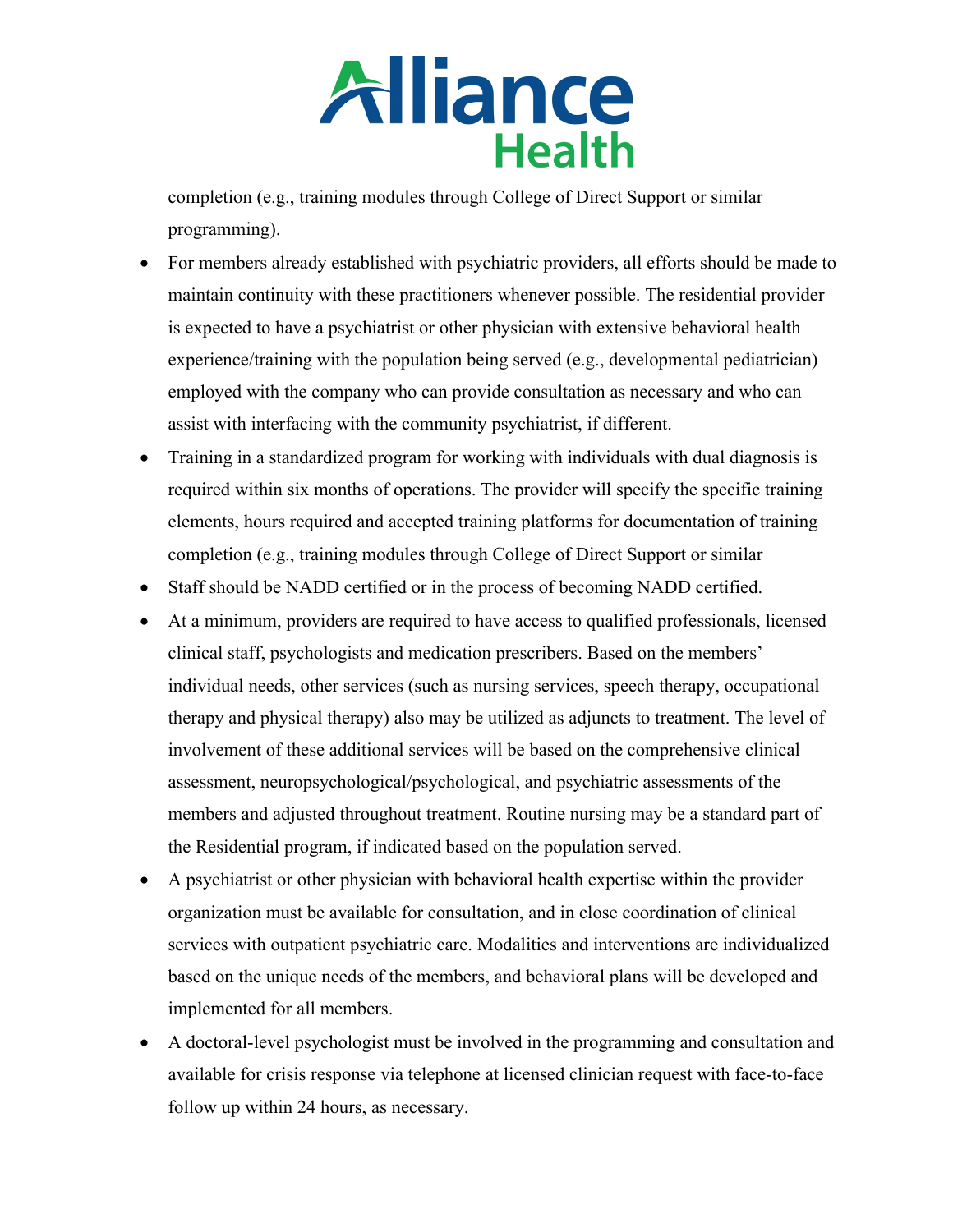

- Within the first 30 days of admission in this program the youth will have been assessed by a psychiatrist who specializes in autism. For example, Duke Center for Autism or Carolina Institute for Developmental Disabilities
- Within the first 30 days of admission in this program the youth must be evaluated by a pediatrician, or nurse practitioner to address all physical health concerns. When indicated, a copy of the medical treatment plan is shared (with consent) with the residential provider and is documented within the individual's medical record.
- Within 90 days of admission into this program the youth is referred for a functional behavior assessment and weekly therapy with a board-certified behavior analyst for ABA services
- Within 60 days the youth is referred for outpatient therapy to address trauma, social skills, soothing/coping skills using a modified trauma focused cognitive behavioral therapy, dialectical behavioral therapy, eye movement desensitization reprocessing or biofeedback model.
- The staff assigned to this program must be NADD credentialed direct support staff.

# **Collaboration:**

Monthly child and family teams must include the child, caregivers and residential staff at minimum, with input and preferably attendance by outpatient service providers.

Residential staff must coordinate with ABA provider(s) and staff.

Residential staff must collaborate with schools, healthcare professionals, juvenile justice and child welfare as indicated.

• Documentation and collaboration between behavioral health, physical health and allied health professionals such as occupational therapy, speech therapy, applied behavior analytic services should be evidenced in the youth's medical records.

# **Documentation Requirements:**

The minimum service documentation requirements for services provided in a residential setting are contained within Clinical Coverage Policy 8 D-2.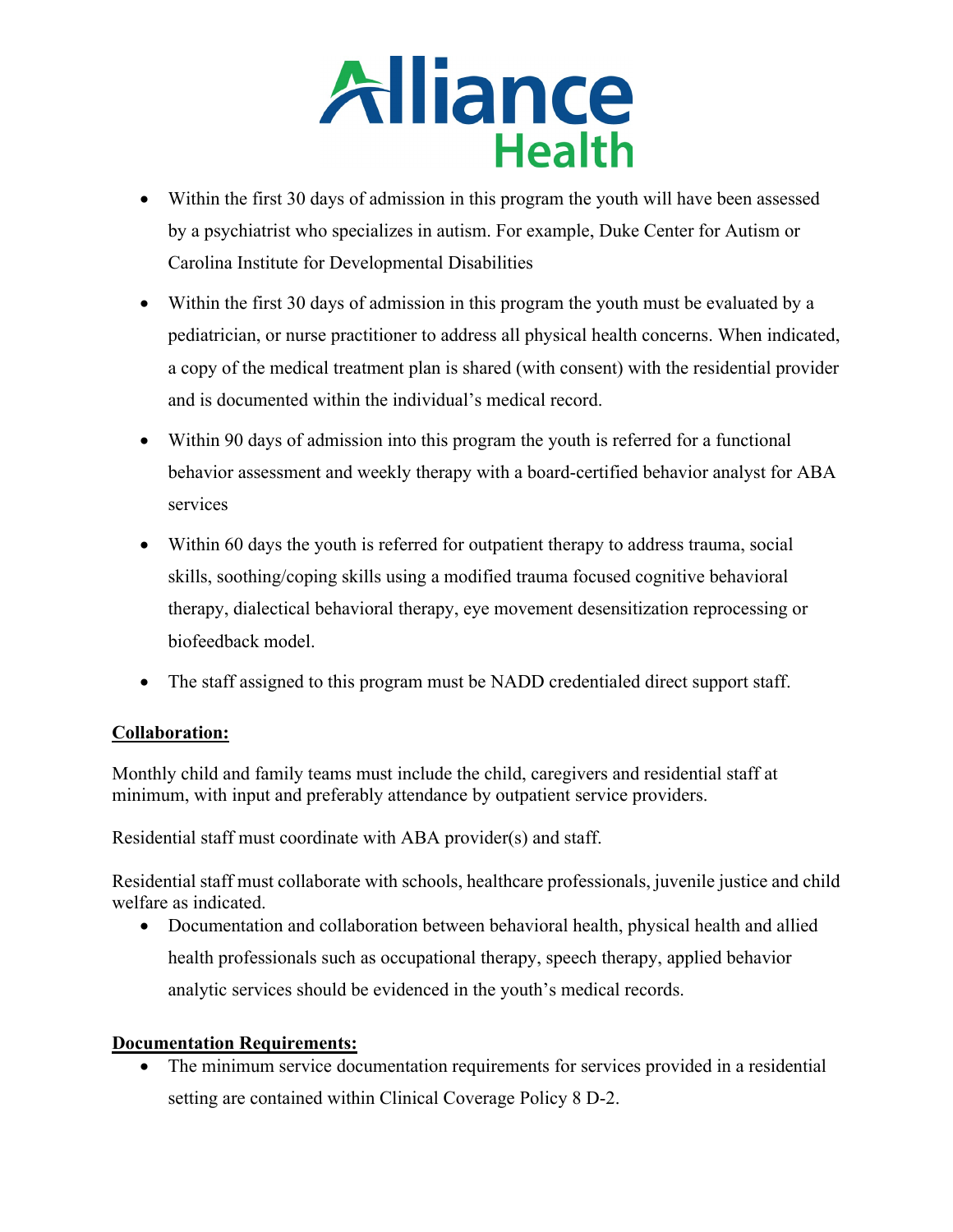

- The person-centered plan clearly documents the need for the individualized enhanced services described in this scope of work.
- Documentation of initial training and regular supervision as outlined required in the person-centered plan.

# **Objectives**

- Enable learning, resiliency and living in the community at the least restrictive level of care.
- Provide active treatment and therapeutic MH/Behavioral interventions that develops the necessary skills to live as independently as possible in the community.
- Gain additional family and caregiver personal skills that are addressing co-occurring disorders affecting community functioning.
- Provide support so that level of functioning is restored or developed so that individual can reach highest level of functional capacity.
- Enable discovery and effective use of the intrinsic strengths necessary for sustaining the changes made and enabling stability
- Generalize acquired skills to environments outside of the milieu.

## Goals:

- Reduction in behaviors or challenges warranting this level of care
- Improvement in skill development
- Reduction in crisis episodes
- Reduction of mental health symptoms
- Demonstrated ability to transition back to the family setting or less restrictive setting home within six months
- Evidence of improvement on standard outcome measures utilized at routine treatment intervals, at completion of treatment and during follow up care whenever possible
- Objective improvement in school or work as indicated in progress notes, employee reviews, treatment team meetings, etc.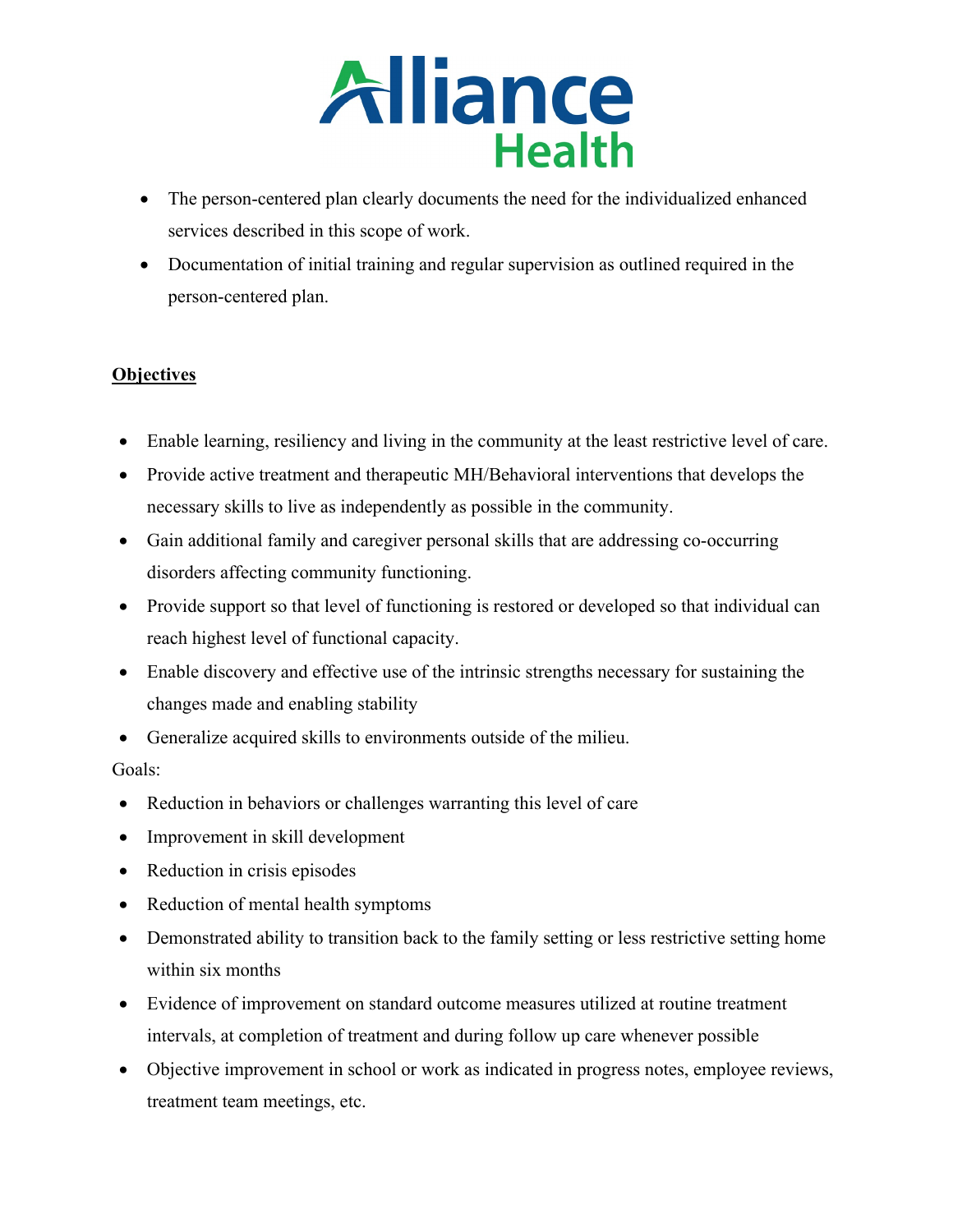

- Evidence of improved coordination with physical health stakeholders to promote wellness, stability and whole person care.
- Demonstrated school success Observable indicators the youth is making gains as a contributing community member

## **Expected Outcomes:**

At discharge (for youth who received at least 60 days of service):

 $\Box$  80% of youth move to a permanent or less restrictive setting or planned residential program.

Six months post discharge (for youth who received at least 60 days of service):

- $\Box$  80% of youth have remained stable in a permanent, planned or less restrictive setting.
- $\Box$  Out-of-home placement: Less than 10% of youth have been placed in a higher level of residential treatment services, and less than 5% have had a psychiatric hospitalization.

## **Entrance Criteria and Target Population**

Children and adults (ages 13 through 17) are eligible for this service when **ALL** the following criteria are met:

Must meet all Level III Residential criteria as outlined in Clinical Coverage Policy 8 D-2.

And

Has a co-occurring diagnosis of autism spectrum disorder (as determined by psychological assessment).

And

member meets the functional eligibility requirements for the NC Innovations 1915(c) waiver program **but not enrolled** in the NC Innovations.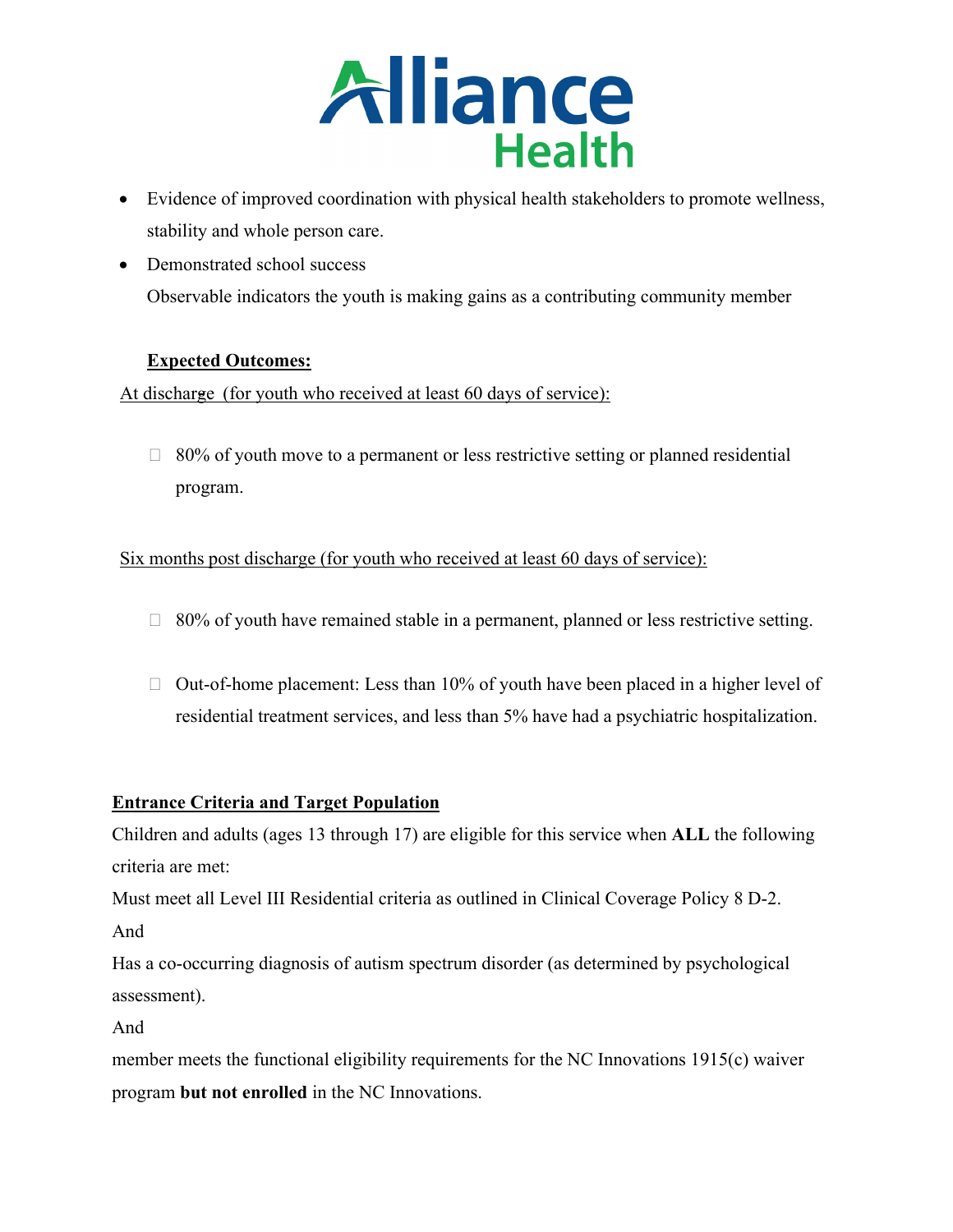

Functional eligibility for the NC Innovations waiver means the member meets ICF/IID (intermediate care facility for individuals with intellectual Disabilities) level of care criteria as summarized below:

- Has been diagnosed with an intellectual disability prior to the age of 18 OR
- Has been diagnosed with a related condition prior to the age of 22 that is likely to continue indefinitely (such as a developmental disability or a traumatic brain injury) AND
- Has substantial limitations in three of six major life activity areas (self-care, understanding and use of language, learning, mobility, self-direction, capacity for independent living)
- AND
- Requires active treatment to enable the member to function as independently as possible and prevent or delay loss of optimal functional status. Active treatment is defined as a "continuous program that includes aggressive, consistent implementation of specialized and generic training, treatment, health services, and related services."

## **Continued Stay Criteria**

The member is eligible to continue this service if the desired outcome or level of functioning has not been restored, improved or sustained over the time frame outlined in the member's PCP; or the member continues to be at risk for out-of-home placement, based on current clinical assessment, history and the tenuous nature of the functional gains.

## **AND**

One of the following applies:

- The member has achieved current PCP goals, and additional goals are indicated as evidenced by documented symptoms;
- The member is making satisfactory progress toward meeting goals and there is documentation that supports that continuation of this service will be effective in addressing the goals outlined in the PCP;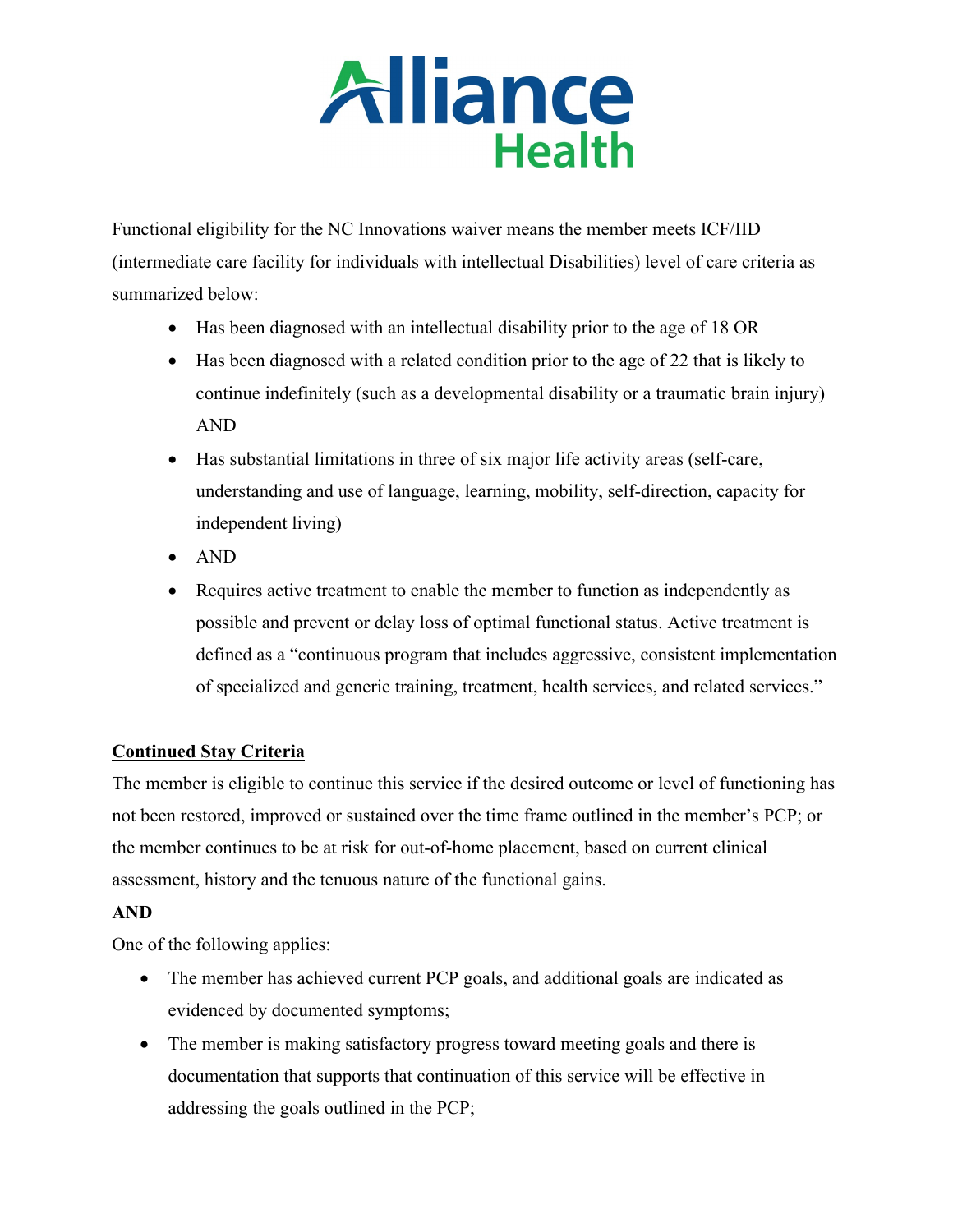

- The member is making some progress, but the specific interventions in the PCP need to be modified so that greater gains, which are consistent with the beneficiary's premorbid level of functioning, are possible; OR
- The member fails to make progress, or demonstrates regression, in meeting goals through the interventions outlined in the PCP. The member's diagnoses should be reassessed to identify any unrecognized co-occurring disorders, and interventions or treatment recommendations shall be revised based on the findings. This includes consideration of alternative or additional services.

## **Discharge Criteria**

The beneficiary shall be discharged from this level of care if any one of the following is true:

a. The level of functioning has improved with respect to the goals outlined in the service plan and the beneficiary can reasonably be expected to maintain these gains at a lower level of treatment.

OR

b. The beneficiary no longer benefits from service as evidenced by absence of progress toward service plan goals and more appropriate service(s) is available.

OR

c. Discharge or step-down services can be considered when in a less restrictive environment the safety of the beneficiary around sexual behavior and the safety of the community can reasonably be assured. \*Note: Any denial, reduction, suspension or termination of services requires notification to the beneficiary or legal guardian about their appeal rights.

Prior to discharge, Alliance Health care management is involved in the discharge planning. 90 days prior to discharge, referral to care management is completed by the provider.